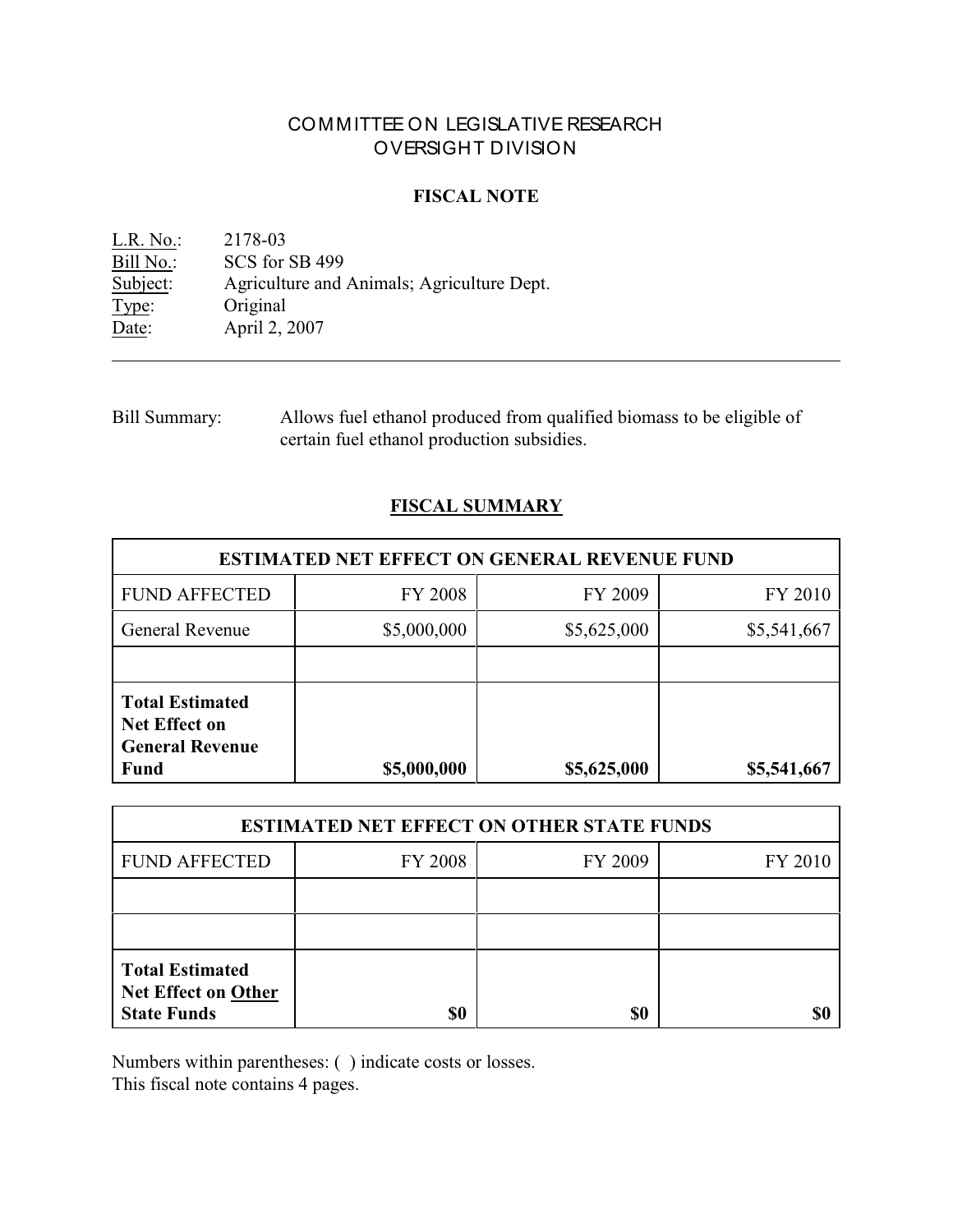L.R. No. 2178-03 Bill No. SCS for SB 499 Page 2 of 4 April 2, 2007

| <b>ESTIMATED NET EFFECT ON FEDERAL FUNDS</b>                        |         |         |         |  |
|---------------------------------------------------------------------|---------|---------|---------|--|
| <b>FUND AFFECTED</b>                                                | FY 2008 | FY 2009 | FY 2010 |  |
|                                                                     |         |         |         |  |
|                                                                     |         |         |         |  |
| <b>Total Estimated</b><br>Net Effect on All<br><b>Federal Funds</b> | \$0     | \$0     | \$0     |  |

| <b>ESTIMATED NET EFFECT ON FULL TIME EQUIVALENT (FTE)</b>    |         |         |         |  |
|--------------------------------------------------------------|---------|---------|---------|--|
| <b>FUND AFFECTED</b>                                         | FY 2008 | FY 2009 | FY 2010 |  |
|                                                              |         |         |         |  |
|                                                              |         |         |         |  |
| <b>Total Estimated</b><br><b>Net Effect on</b><br><b>FTE</b> |         |         |         |  |

 $\Box$  Estimated Total Net Effect on All funds expected to exceed \$100,000 savings or (cost).

 $\Box$  Estimated Net Effect on General Revenue Fund expected to exceed \$100,000 (cost).

| <b>ESTIMATED NET EFFECT ON LOCAL FUNDS</b> |                |         |         |  |
|--------------------------------------------|----------------|---------|---------|--|
| FUND AFFECTED                              | <b>FY 2008</b> | FY 2009 | FY 2010 |  |
| <b>Local Government</b>                    | \$0            | \$0     | \$0     |  |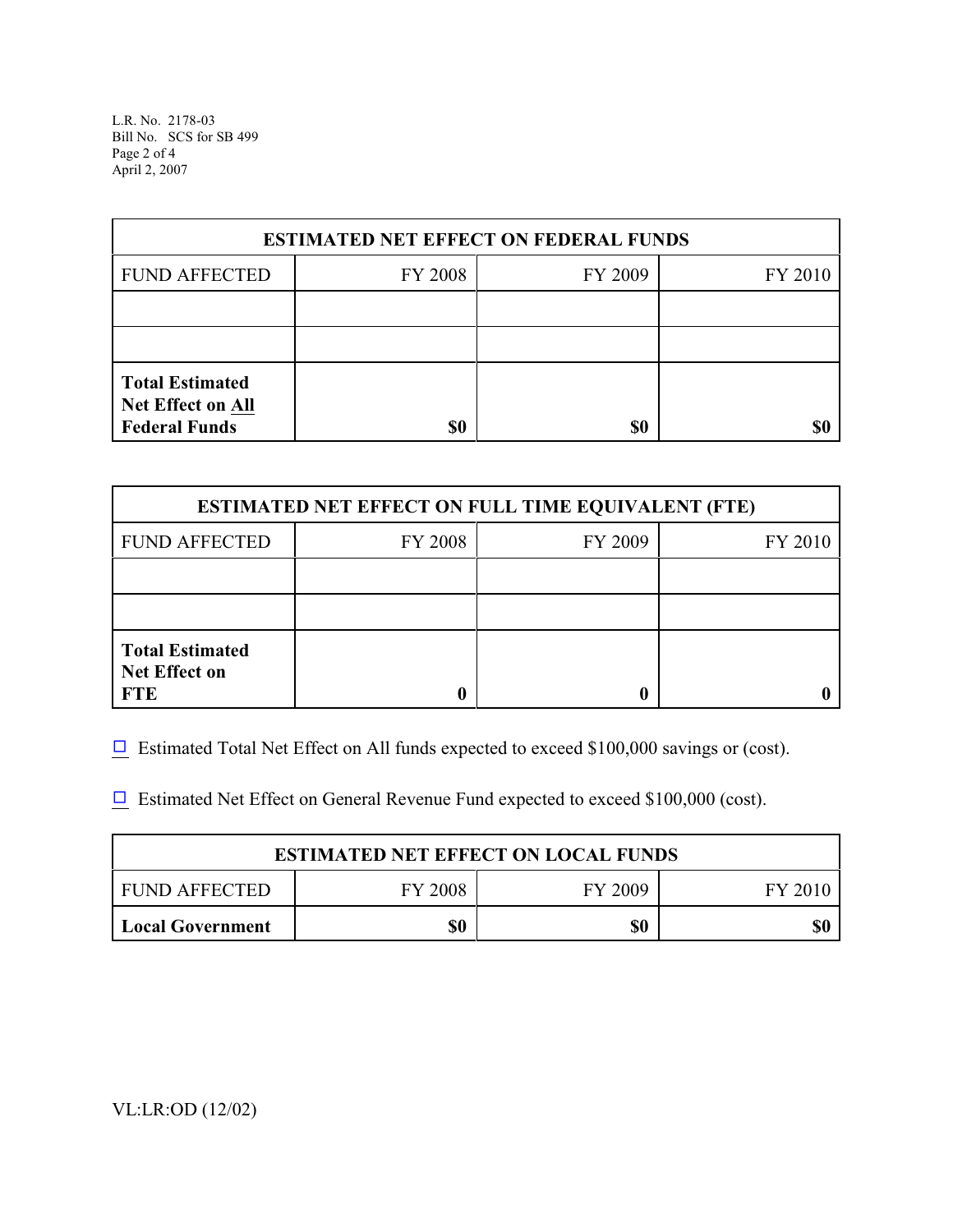L.R. No. 2178-03 Bill No. SCS for SB 499 Page 3 of 4 April 2, 2007

## **FISCAL ANALYSIS**

### ASSUMPTION

Officials from the **Department of Revenue** and **Department of Conservation** assume no impact to their agency.

Officials from the **Department of Agriculture (MDA)** will not be able to pay ethanol producer incentives once this legislation becomes effective (August 28, 2007). The department will be able to restart ethanol producer payments in January 2008 but will be able to pay a maximum of \$10,000,000 per year.

Qualified fuel ethanol producers will continue to earn incentive payments "until they have received the maximum amount for which they are eligible during the original sixty-month time period." Therefore, MDA will still need to track and audit all eligible production that occurs during the original sixty-month time period and carry forward the amount earned but not paid. It should be noted that the department received an FY 2007 Supplemental appropriation of \$5,095,191 to pay these accumulated "deferred payments".

Under current law, MDA expects to pay ethanol incentives totaling \$15,000,000 in FY 2008, \$15,625,000 in FY 2009, and \$15,541,667 in FY 2010. However, this bill limits annual funding to a maximum of \$10,000,000.

| FISCAL IMPACT - State Government                                 | <b>FY 2008</b><br>$(10 \text{ Mo.})$ | FY 2009     | FY 2010            |
|------------------------------------------------------------------|--------------------------------------|-------------|--------------------|
| <b>GENERAL REVENUE</b>                                           |                                      |             |                    |
| Savings - Department of Agriculture<br>Reduced Incentive Payment | \$5,000,000                          | \$5,625,000 | \$5,541,667        |
| <b>ESTIMATED NET EFFECT ON</b><br><b>GENERAL REVENUE</b>         | \$5,000,000                          | \$5,625,000 | <u>\$5,541,667</u> |
| FISCAL IMPACT - Local Government                                 | <b>FY 2008</b><br>$(10 \text{ Mo.})$ | FY 2009     | FY 2010            |
|                                                                  | <u>\$0</u>                           | <u>\$0</u>  | <u>\$0</u>         |

## VL:LR:OD (12/02)